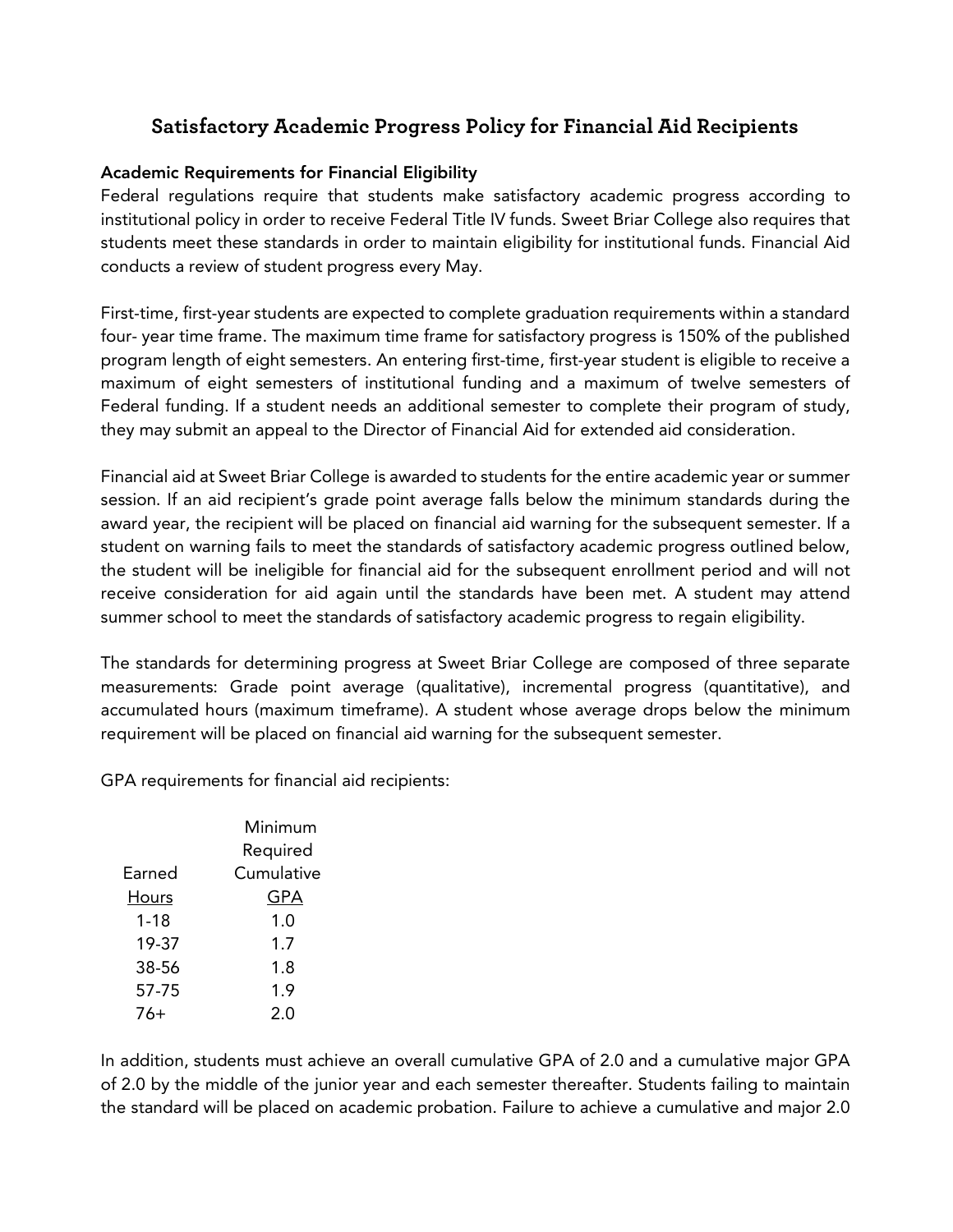at the end of the probationary semester will result in the student's ineligibility to continue at the College.

#### Incremental Progress

Sweet Briar College students must complete at least 67% of all hours attempted towards graduation. Repeated courses and courses with a grade of W, F, and NC will count as attempted coursework and not as completed coursework. This should be kept in mind when planning a schedule to assure completion in enough credit hours to be considered making incremental progress. Students repeating a course previously passed may do so only once. A course repeated more than once will not be included when determining enrollment status.

#### Accumulated Hours

Students that receive financial aid at Sweet Briar College are allowed up to 150% of the published credit hours needed to graduate. Thus, as 120 credits are required to graduate, the student must complete their degree within 180 attempted hours.

#### Classification

The classification of a student during any academic year will be the responsibility of the Registrar. Students will be classified with their entering class when there is a reasonable expectation that they can meet the requirements to graduate with that class.

| <u>At the end of:</u> | <b>Completed Credit Hours</b> |
|-----------------------|-------------------------------|
| First year            | 24                            |
| Sophomore year        | 56                            |
| Junior Year           | 88                            |
| Senior Year           | 120                           |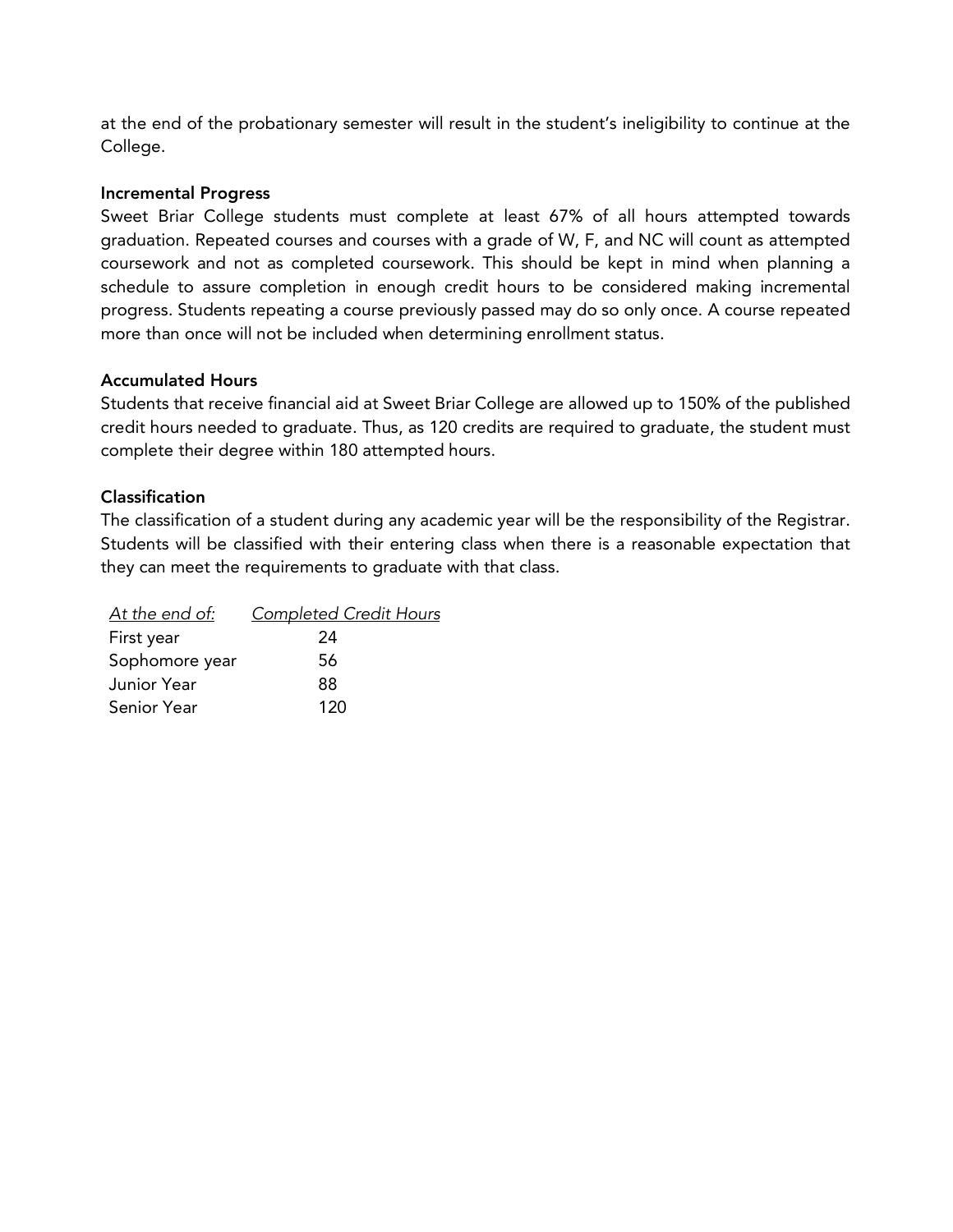# Submitting an Appeal

If a student is denied financial aid for failure to meet any of the above standards for satisfactory academic progress, the student may request an appeal of the decision for the following reasons.

- The death of a relative of the student
- An injury or illness of the student; or
- Other special circumstances

The appeal must be submitted in writing to the dean of the College.

The student will be notified of response in writing with two weeks from the dean. If the appeal is approved, a student will receive financial aid on a probationary status and an academic plan may be required. At the end of the semester, the student will be evaluated according to the SAP Policy to determine if financial aid will be awarded for the next semester.

If you have questions, please contact the Office of Financial Aid at 434-381-6156.

If the appeal is denied by the dean, the student will be notified in writing by letter and/or email of the decision. This notification will also make the student aware of their opportunity to respond and provide more information and documentation regarding their extenuating circumstances, if applicable. While there is no official appeal deadline, all information should be submitted during the term the student is seeking aid, and not after.

Federal regulations prevent a student from submitting the same appeal two semesters in a row. However, there is no limit to the number of appeals a student can submit if they can document there are new circumstances preventing the student from meeting SAP standards. Similarly, there is no limit to the number of semesters a student can be on financial aid probation as long as an approved appeal or academic plan is in place and the student continues to make progress toward their degree.